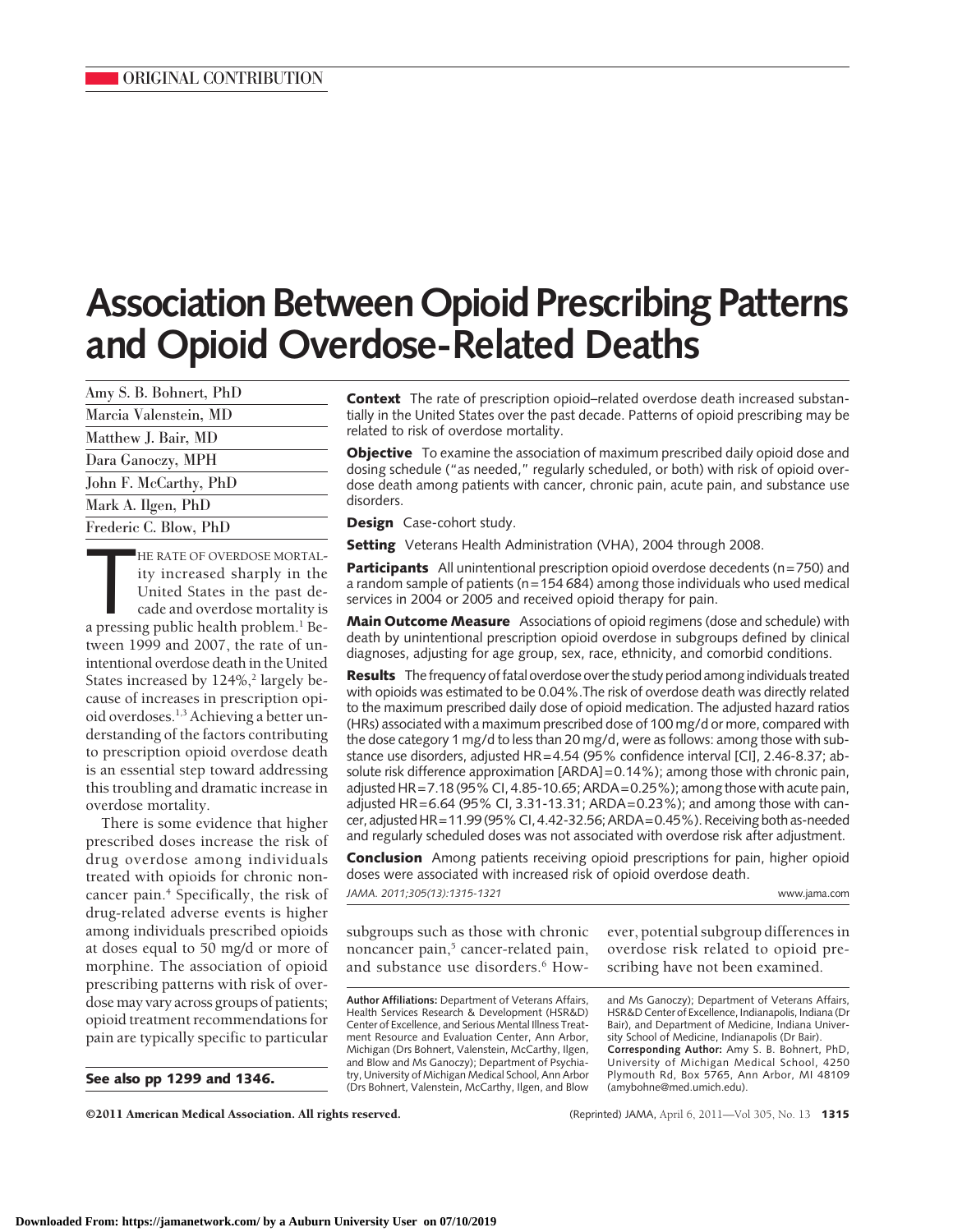Additionally, the use of supplemental "as-needed" opioid doses to augment regularly scheduled opioid regimens has yet to be examined as a risk factor for overdose. Short-term studies (10-16 weeks) suggest that prescribing an opioid to be taken as needed to supplement a regularly scheduled opioid is an effective strategy for addressing pain exacerbations, $7,8$  but recent treatment guidelines<sup>5,9</sup> concluded that there is no evidence of the long-term safety of this practice. To address these gaps in the evidence base, we examined the relationship between opioid prescribing patterns and risk of opioidrelated deaths over 5 years among diagnostic subgroups of patients (chronic pain, cancer, acute pain, and substance use disorders) in a national sample of Veterans Health Administration (VHA) patients.

## **METHODS**

### **Design and Sample**

This study used a case-cohort design.10 In this design, all incident cases in a defined cohort are sampled in addition to a random sample from this same cohort. We included two 5% random samples of VHA patients (one each for fiscal year [FY] 2004 and FY2005), as well as all FY2004 and FY2005 VHA patients who died of an opioid overdose before the end of FY2008 ("cases"). The study sample was further restricted to individuals treated with opioids. Individuals with indicators of palliative care consultations or hospice care in their VHA medical records were excluded. The sample size was 155 434.

For cases, observation time began on the date of the first opioid fill that occurred after the first medical visit within the study period to avoid potential immortal person-time.<sup>11,12</sup> Similarly, for all noncases, observation time began on the date of the first opioid fill that occurred after the first medical visit in the year for which the individuals were in the random sample. Observation time ended on the day of death or the end of FY2008, whichever came first.

#### **Data Collection Procedures**

We used data from the VHA's National Patient Care Database to identify all VHA encounters. Outpatient prescription medication data came from the VHA's Pharmacy Benefits Management Services. We obtained cause of death indicators from the National Death Index,<sup>13</sup> which compiles death certificates from all state vital statistics offices and has the greatest sensitivity among population-level sources of mortality data.14 The National Death Index searches for the VHA population have been described elsewhere.15 We used established methods<sup>16</sup> to ascertain "true" matches with these 2 definitions of a match: (1) full match on Social Security number (SSN) and sex and match on at least 2 of the 3 parts (day, month, year) of date of birth; or (2) match on at least 7 digits of the SSN plus full match on date of birth, sex, first name, and last name and middle initial when present. More than 99% of deaths among VHA patients had a full match on SSN. Study procedures received approval from the Ann Arbor VA human studies committee, which waived the requirement for informed consent.

#### **Opioid Overdose Deaths**

Opioid overdose death was determined using National Death Index files and defined as death with an underlying cause-of-death code from the *International Statistical Classification of Diseases, Tenth Revision* (*ICD-10*) of X42, X44, Y12, or Y14, in combination with a T-code of 40.2.17 These underlying cause-of-death codes include all deaths due to medications and narcotics that were ruled unintentional (X42 and X44) or indeterminate in intent (Y12 and Y14). Intentional overdoses, which are represented with underlying cause-of-death codes X60 through X69, were not included. The T-code restricts the cases to overdoses due in whole or in part to prescription opioids.

#### **Opioid Prescribing**

The opioid analgesic medications dispensed by VHA pharmacies during

FY2004 through FY2008 were codeine, morphine, oxycodone, hydrocodone, oxymorphone, and hydromorphone. Morphine-equivalent doses were calculated using established methods.18,19 Semisynthetic opioids were not included because they correspond with *ICD-10* T-code 40.4, which includes opioids not currently used for pain in VHA (ie, buprenorphine). Methadone (*ICD-10* T-code 40.3) was not included in this analysis because of its uniqueness in indications, duration of action, and inconsistent morphine equivalency.20

Maximum daily opioid dose was measured as a time-varying covariate. We used an "as-prescribed" approach, $^{21}$  which assumes that patients take all prescribed opioids at the maximum dose and on the schedule recommended by their clinicians. Patients who received refills or new prescriptions for the same drug at the same dose and schedule while they still had opioid medication on hand from a prior fill were assumed to have taken the medication from the prior fill, as prescribed, before taking medication from the second fill. However, patients taking opioid medications who received prescriptions for a different dose or schedule or a different opioid medication were assumed to have begun taking the new prescription on the date that it was filled.

Next, each patient's total maximum daily dose for each day of the study observation period was calculated by adding the daily doses of all fills that covered that particular day. The specific daily dose contributed by each fill was determined by dividing the total morphine-equivalent milligrams dispensed in that fill by the number of days supplied. This measurement of dose reflects the maximum daily dose prescribed and not necessarily the actual amount consumed. Morphineequivalent maximum daily dose was converted into a categorical variable with the values of 0 mg, 1 mg to less than 20 mg, 20 mg to less than 50 mg, 50 mg to less than 100 mg, and 100 mg or more.<sup>4</sup> In addition, a time-varying in-

**1316** JAMA, April 6, 2011—Vol 305, No. 13 (Reprinted) ©2011 American Medical Association. All rights reserved.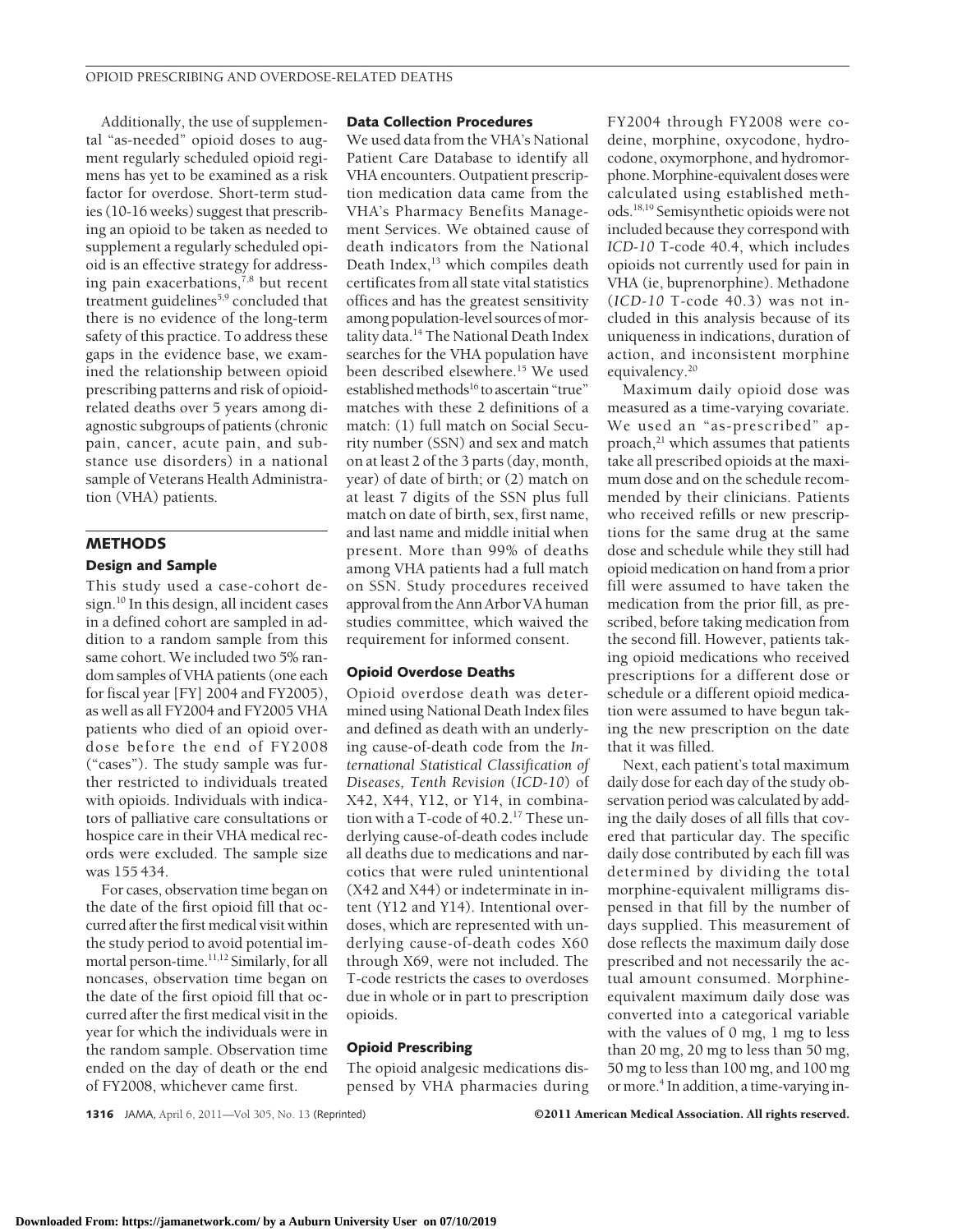dicator of whether patients were prescribed a regularly scheduled opioid plus a simultaneous as-needed opioid was coded for each day of the study observation period that a patient had at least 1 opioid prescription using the following 3 mutually exclusive categories: 0, only regularly scheduled opioids; 1, only as-needed opioids; or 2, both a regularly scheduled opioid and as-needed opioid prescriptions.

#### **Other Variables**

We obtained demographic variables and diagnosis codes from the *International Classification of Diseases, Ninth Revision, Clinical Modification,* from patient records. Race (white, black, other) and Hispanic ethnicity were determined by VA clinicians in the course of medical care and recorded in the medical records for purposes related to evaluation. All diagnoses reflected whether the patient had been diagnosed with each specific condition in the year prior to the start of observation time. We combined all non–substance use psychiatric disorders into 1 category and combined a number of chronic bodily pains into 1 category. Acute pains were defined using codes for injuries, acute pain, and postsurgery pain. Cardiovascular disease (CVD), chronic obstructive pulmonary disease (COPD), and sleep apnea were combined to capture diseases affecting the cardiovascular and pulmonary systems. For the purposes of subgroup analyses, the "chronic pain" category included all individuals who had a diagnosis for at least 1 of the following: headache, neuropathy, or chronic bodily pains.

#### **Data Analyses**

We examined bivariate associations of patient characteristics with case status using  $\chi^2$  tests. We developed Cox proportional hazards models to examine the relationship of opioid prescribing and risk of opioid overdose death adjusting for demographic and clinical characteristics. Multivariable modeling was restricted to periods when individuals were prescribed at least 1 opioid. We used a risk-sets approach and

**Table 1.** Characteristics of the Sample of Veterans Health Administration Patients Receiving Opioid Therapy

|                                                                                                       | No. (%)                                    |                                     |            |
|-------------------------------------------------------------------------------------------------------|--------------------------------------------|-------------------------------------|------------|
| Characteristic                                                                                        | Opioid Overdose<br>Decedents ( $n = 750$ ) | <b>All Others</b><br>$(n = 154684)$ | P<br>Value |
| Male sex                                                                                              | 700 (93.3)                                 | 144 304 (93.3)                      | .96        |
| Age, y<br>18-29                                                                                       | 31(4.1)                                    | 3995 (2.6)                          |            |
| 30-39                                                                                                 | 60(8.0)                                    | 8407 (5.4)                          |            |
| $40 - 49$                                                                                             | 313 (41.7)                                 | 23 888 (15.4)                       | < 0.001    |
| 50-59                                                                                                 | 297 (39.6)                                 | 50 216 (32.5)                       |            |
| 60-69                                                                                                 | 38(5.1)                                    | 29 985 (19.4)                       |            |
| $\geq 70$                                                                                             | 11(1.5)                                    | 38 183 (24.7)                       |            |
| Race<br>Black                                                                                         | 52(6.9)                                    | 25 409 (16.4)                       |            |
| White                                                                                                 | 625 (83.3)                                 | 110 965 (71.7)                      | < 0.001    |
| Other/missing                                                                                         | 73 (9.7)                                   | 18 310 (11.8)                       |            |
| Hispanic ethnicity                                                                                    | 23(3.1)                                    | 6342 (4.1)                          | .15        |
| Pain-related diagnoses <sup>a</sup><br>Cancer                                                         | 91(12.1)                                   | 36712 (23.7)                        | < 0.001    |
| Chronic bodily pains                                                                                  | 588 (78.4)                                 | 107 158 (69.3)                      | < .001     |
| Headache                                                                                              | 90(12.0)                                   | 10 208 (6.6)                        | < .001     |
| Neuropathy                                                                                            | 32(4.3)                                    | 8339 (5.4)                          | .17        |
| Injuries and acute pain                                                                               | 222 (29.6)                                 | 29 522 (19.1)                       | < .001     |
| Other diagnoses <sup>a</sup><br>Substance use disorders                                               | 296 (39.5)                                 | 15 195 (9.8)                        | < 0.001    |
| Other psychiatric disorders                                                                           | 498 (66.4)                                 | 51 929 (33.6)                       | < .001     |
| COPD, CVD, and sleep apnea                                                                            | 467 (62.3)                                 | 123 025 (79.5)                      | < .001     |
| Aleksandrategan. OODD, aleksanta aleksandriin ja daannaan aleksanta. OUD, aleksantariin aleksantariin |                                            |                                     |            |

Abbreviations: COPD, chronic obstructive pulmonary disease; CVD, cardiovascular disease.<br><sup>a</sup> All conditions were measured in the year up to and including the first opioid fill during the observation period and are not mutually exclusive.

a robust variance estimator for the multivariable modeling.<sup>22</sup> We calculated approximated absolute risk differences for significant associations by first estimating the overall rate of opioid overdose among individuals receiving opioid treatment, next multiplying this rate by the hazard ratio (HR), and then taking the difference between these 2 estimated rates.

All individuals were included in modeling when possible. Ten individuals were missing data on age. Analyses were conducted using SAS version 9.2 (SAS Institute, Cary, North Carolina) and Stata version 11.1 (StataCorp, College Station, Texas). The threshold for statistical significance was  $P < .05$ . Power calculations for Cox proportional hazards models in Stata indicated that 66 overdose deaths would need to be observed to detect an HR of 2.0 and 191 deaths to detect an HR of 1.5 at 80% power and  $\alpha$  = .05.

#### **RESULTS**

Of the 1136 individuals who died of a prescription opioid overdose during FY2004 to FY2008 in the source population, 752 were treated with prescription opioids for pain during FY2004 to FY2008. Two of the opioid overdose deaths among individuals who received opioid therapy for pain occurred among the 2112 individuals who had received palliative care or hospice (who were not included in analyses). The source population included 5 719 542 individuals, and 31.92% of individuals in the random sample were treated with opioids for pain but did not receive palliative or hospice care. Consequently, we estimated that the 750 deaths occurred among approximately 1 834 250 individuals in the base population who would have met study criteria if they had been selected for the random sample. We therefore approximated the rate of overdose among in-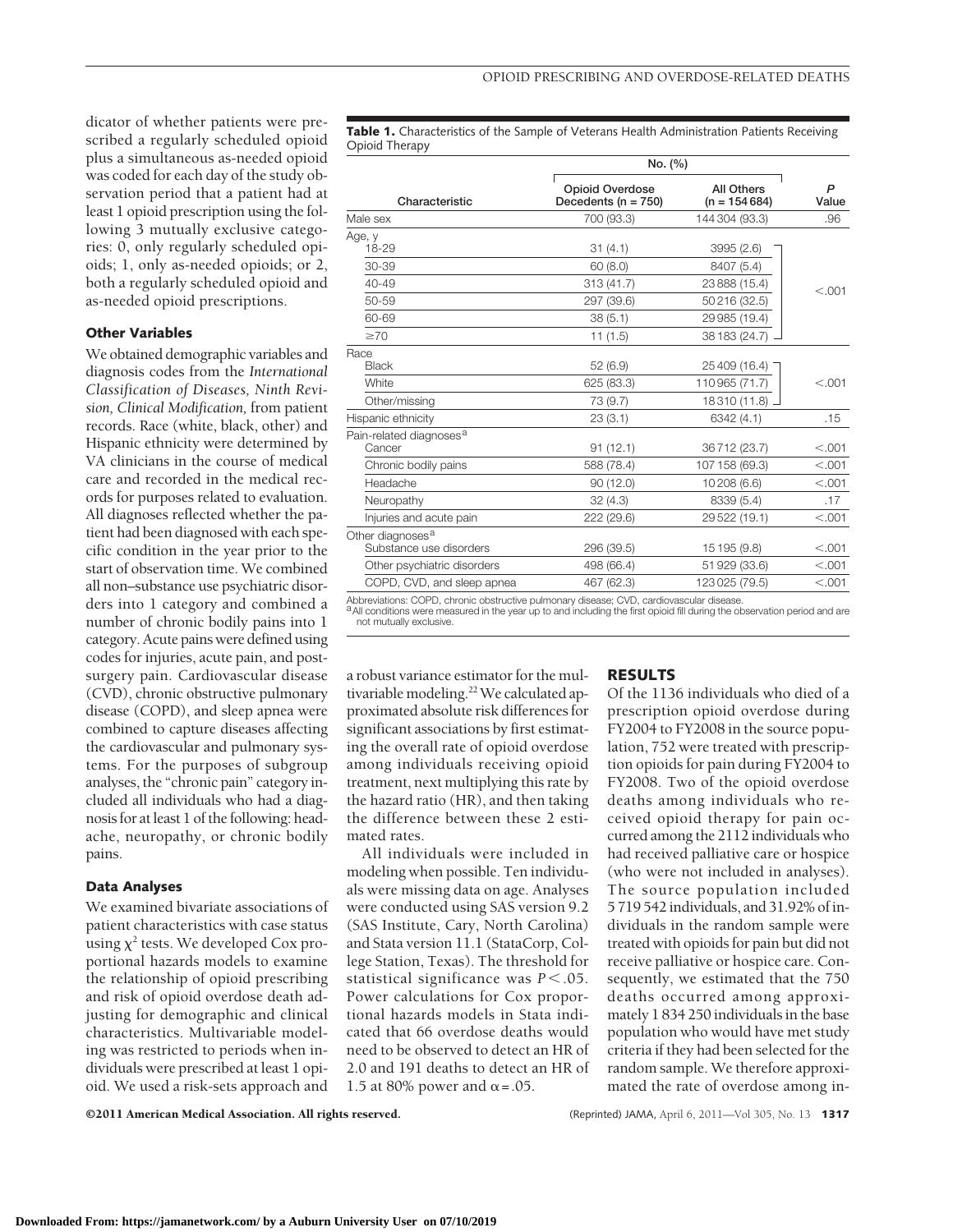dividuals treated with opioids to be 0.04%. Opioid overdose decedents were statistically significantly more likely to be middle-aged and white; more likely to have chronic or acute pain, substance use disorders, and other psychiatric diagnoses; and less likely to have cancer (**TABLE 1**).

**TABLE 2** reports the unadjusted rate of opioid overdose within the study sample for each clinical subgroup. For 326 of 750 cases (43.5%), opioid over-

| Table 2. Unadjusted Rate of Prescription Opioid Overdose Death by Opioid Dose and Fill Type |                            |                          |                                                                               |
|---------------------------------------------------------------------------------------------|----------------------------|--------------------------|-------------------------------------------------------------------------------|
|                                                                                             | Overdose<br>Deaths,<br>No. | Person-<br><b>Months</b> | <b>Overdose Death</b><br>Rate per 1000<br>Person-Months<br>$(95% \text{ Cl})$ |
| Patients With Chronic Noncancer Pain Diagnoses                                              |                            |                          |                                                                               |
| Maximum prescribed daily opioid dose, mg/d<br>0                                             | 243                        | 2729022.7                | $0.09(0.08-0.10)$                                                             |
| $1 - 20$                                                                                    | 44                         | 395 205.0                | 0.11 (0.08-0.15)                                                              |
| 20-<50                                                                                      | 108                        | 458 296.2                | 0.24 (0.19-0.28)                                                              |
| $50 - 100$                                                                                  | 86                         | 129491.6                 | 0.66 (0.53-0.82)                                                              |
| $\geq$ 100                                                                                  | 125                        | 100479.3                 | 1.24 (1.04-1.48)                                                              |
| Fill types                                                                                  |                            |                          |                                                                               |
| Regularly scheduled only                                                                    | 115                        | 323 304.7                | $0.36(0.29 - 0.43)$                                                           |
| As needed only                                                                              | 152                        | 672276.0                 | 0.23 (0.19-0.27)                                                              |
| Simultaneous as needed and regularly<br>scheduled                                           | 96                         | 87891.5                  | 1.09 (0.88-1.33)                                                              |
| <b>Patients With Cancer Diagnoses</b>                                                       |                            |                          |                                                                               |
| Maximum prescribed daily opioid dose, mg/d<br>0                                             | 32                         | 859278.3                 | $0.04(0.03 - 0.05)$                                                           |
| $1 - 20$                                                                                    | 7                          | 91 108.9                 | $0.08(0.03 - 0.16)$                                                           |
| 20-<50                                                                                      | 14                         | 96778.6                  | 0.14 (0.08-0.24)                                                              |
| $50 - 100$                                                                                  | 14                         | 28809.7                  | $0.49(0.27 - 0.82)$                                                           |
| $\geq$ 100                                                                                  | 24                         | 24 380.1                 | 0.98 (0.63-1.46)                                                              |
| Fill types                                                                                  |                            |                          |                                                                               |
| Regularly scheduled only                                                                    | 11                         | 68 153.9                 | 0.16 (0.08-0.29)                                                              |
| As needed only                                                                              | 31                         | 151865.6                 | $0.20(0.14-0.29)$                                                             |
| Simultaneous as needed and regularly<br>scheduled                                           | 17                         | 21057.9                  | 0.81 (0.47-1.29)                                                              |
| Patients With Acute Pain Diagnoses                                                          |                            |                          |                                                                               |
| Maximum prescribed daily opioid dose, mg/d<br>U                                             | 97                         | 786769.5                 | $0.12(0.10-0.15)$                                                             |
| $1 - 20$                                                                                    | 17                         | 81006.8                  | $0.21(0.12 - 0.34)$                                                           |
| 20-<50                                                                                      | 34                         | 95 109.1                 | $0.36(0.25-0.50)$                                                             |
| $50 - 100$                                                                                  | 33                         | 29 080.7                 | 1.13 (0.78-1.59)                                                              |
| $\geq$ 100                                                                                  | 41                         | 22537.9                  | 1.82 (1.31-2.47)                                                              |
| Fill types                                                                                  |                            |                          |                                                                               |
| Regularly scheduled only                                                                    | 42                         | 65 163.2                 | $0.64(0.46-0.87)$                                                             |
| As needed only                                                                              | 52                         | 142311.5                 | $0.37(0.27 - 0.48)$                                                           |
| Simultaneous as needed and regularly<br>scheduled                                           | 31                         | 20259.8                  | 1.53 (1.04-2.17)                                                              |
| Patients With Substance Use Disorder Diagnoses                                              |                            |                          |                                                                               |
| Maximum prescribed daily opioid dose, mg/d<br>0                                             | 159                        | 378 244.9                | 0.42 (0.36-0.49)                                                              |
| $1 - 20$                                                                                    | 24                         | 44 630.0                 | $0.54(0.34 - 0.80)$                                                           |
| 20- $<$ 50                                                                                  | 42                         | 53584.0                  | 0.78 (0.56-1.06)                                                              |
| $50 - 100$                                                                                  | 27                         | 17019.2                  | 1.59 (1.05-2.31)                                                              |
| $\geq$ 100                                                                                  | 44                         | 14809.2                  | 2.97 (2.16-3.99)                                                              |
| Fill types                                                                                  |                            |                          |                                                                               |
| Regularly scheduled only                                                                    | 44                         | 38722.0                  | 1.14 (0.83-1.53)                                                              |
| As needed only                                                                              | 59                         | 78314.2                  | $0.75(0.57 - 0.97)$                                                           |
| Simultaneous as needed and regularly<br>scheduled                                           | 34                         | 13006.3                  | 2.61 (1.81-3.65)                                                              |

Abbreviation: CI, confidence interval.

dose death occurred when the maximum prescribed dose was equal to 0. The overdose rate was higher at higher maximum daily doses compared with lower maximum daily doses across all subgroups examined. Of the different dosing schedules (as-needed, regularly scheduled, and both), the periods with the highest unadjusted overdose rate were those when patients had concurrent fills for both as-needed and regularly scheduled opioids. Across all opioid regimens, the unadjusted rate of overdose in the sample was highest in the group with substance use disorders.

The models reported in **TABLE 3** included maximum prescribed dose, dosing schedule, and demographic and clinical characteristics entered simultaneously into Cox proportional hazards models of risk of opioid overdose death. The association of simultaneous as-needed and regularly scheduled opioids was not significant after adjustment. Having as-needed opioids only compared with having regularly scheduled opioids was associated with an increase in risk of opioid overdose among patients with cancer (HR=2.75; 95% confidence interval [CI], 1.31-5.78; absolute risk difference approximation [ARDA]=0.072%). For those in the cancer subgroup, maximum prescribed doses of 100 mg/d or more were associated with an HR of 11.99 (95% CI, 4.42-32.56; ARDA=0.45%). The HRs associated with the same comparison were as follows: among those with substance use disorders, HR=4.54 (95% CI, 2.46- 8.37; ARDA=0.14%), among those with chronic pain, HR=7.18 (95% CI, 4.85- 10.65; ARDA=0.25%), and among those with acute pain, HR=6.64 (95% CI, 3.31-13.31; ARDA=0.23%).

We repeated the models substituting a continuous variable (where 0=dose of 1 to  $\leq$ 20 mg/d, 1=dose of 20 to  $\leq$  50 mg/d, etc) in place of the categorical variable (eTable 1, available at http://www.jama.com). The estimates for this variable for each subgroup were as follows: chronic pain, HR=1.96 (95% CI, 1.74-2.21); cancer, HR=2.42 (95%

**1318** JAMA, April 6, 2011—Vol 305, No. 13 (Reprinted) ©2011 American Medical Association. All rights reserved.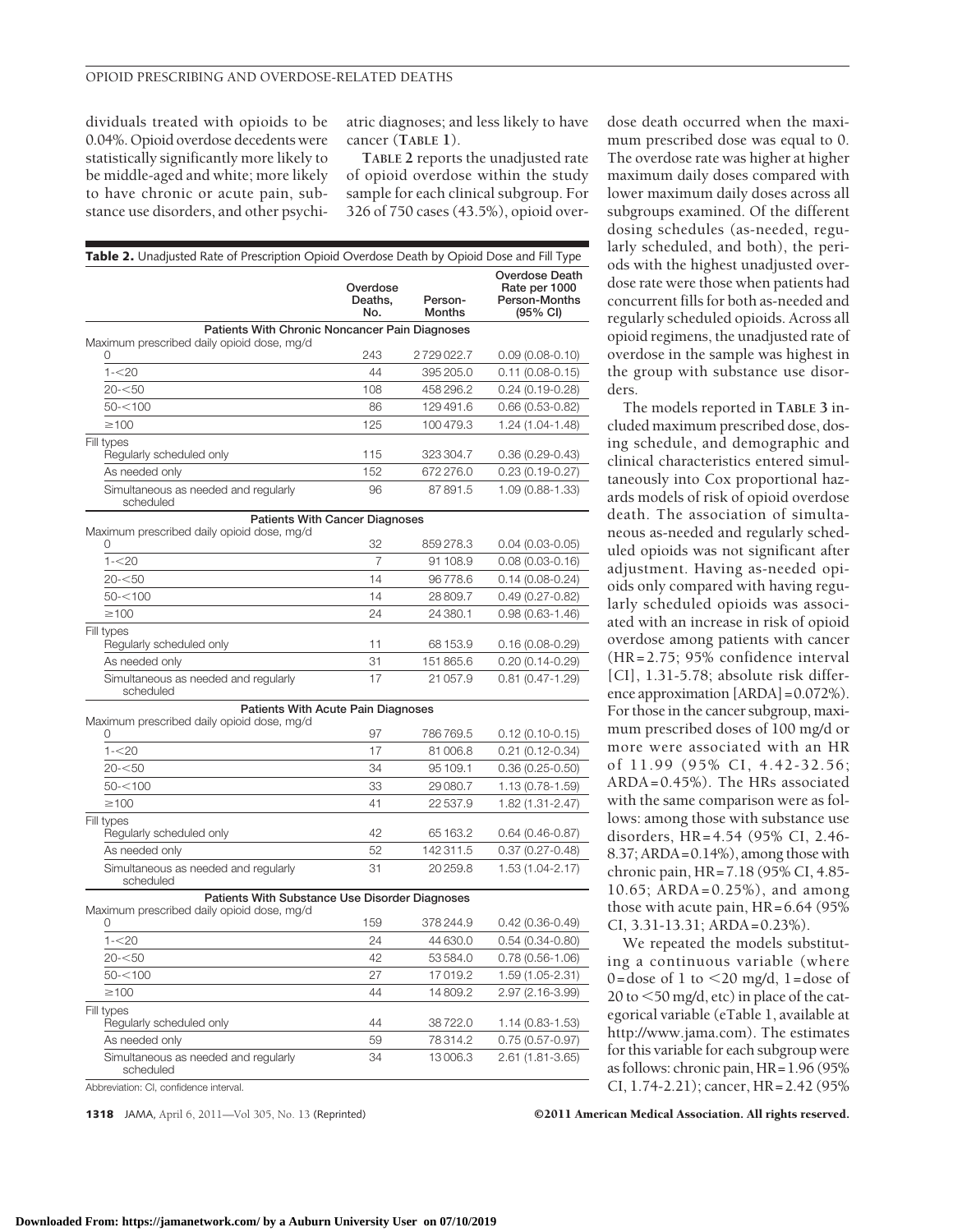CI, 1.76-3.34); acute pain, HR=1.97 (95% CI, 1.58-2.46); and substance use disorders, HR=1.69 (95% CI, 1.38- 2.07). These findings indicate a doseresponse relationship between maximum daily prescribed dose of opioid and risk of opioid overdose death. We further modeled risk of death by opioid overdose within the subgroups of chronic pain, cancer, and acute pain stratified by substance use disorder status. The HRs of the dose categories 50 mg/d to less than 100 mg/d and 100 mg/d or more compared with 1 mg/d to less than 20 mg/d were elevated for all subgroups except in the subgroup

of individuals with acute pain and a substance use disorder, for which the HR estimates were not statistically significant (eTable 2).

### **COMMENT**

Dunn et al<sup>4</sup> found that risk of drugrelated adverse events among individuals treated for chronic noncancer pain with opioids was increased at opioid doses equivalent to 50 mg/d or more of morphine. Our analyses similarly found that the risk of opioid overdose increased when opioid dose was equivalent to 50 mg/d or more of morphine. The present study also extended prior

research in several important ways. We used a large, national sample of individuals and focused exclusively on opioid overdose deaths. Because the circumstances that lead to overdose death may vary by the condition for which the opioid is prescribed and substance use disorder status, we conducted analyses for subgroups of patients, including those with cancer, acute pain, and substance use disorders.

The present study also extended the prior research by exploring a novel risk factor, ie, concurrent prescriptions of regularly scheduled and as-needed opioids. We found that those patients who

|                                                        | Risk of Opioid Overdose Death, HR (95% CI) |                         |                                    |                                                    |  |
|--------------------------------------------------------|--------------------------------------------|-------------------------|------------------------------------|----------------------------------------------------|--|
|                                                        | <b>Chronic Pain</b><br>$(n = 111759)$      | Cancer<br>$(n = 36803)$ | <b>Acute Pain</b><br>$(n = 29739)$ | Substance Use<br><b>Disorders</b><br>$(n = 15491)$ |  |
| Opioid fill type<br>Regularly scheduled only           | 1 [Reference]                              | 1 [Reference]           | 1 [Reference]                      | 1 [Reference]                                      |  |
| As needed only                                         | $1.10(0.85 - 1.43)$                        | 2.75 (1.31-5.78)        | $0.94(0.59 - 1.49)$                | $0.97(0.64 - 1.46)$                                |  |
| Simultaneous as needed and regularly scheduled         | 1.34 (0.99-1.79)                           | 1.84 (0.83-4.05)        | 1.12 (0.68-1.86)                   | $1.22(0.72 - 2.05)$                                |  |
| Maximum prescribed daily opioid dose, mg/d<br>$1 - 20$ | 1 [Reference]                              | 1 [Reference]           | 1 [Reference]                      | 1 [Reference]                                      |  |
| $20 - 50$                                              | 1.88 (1.33-2.67)                           | 1.74 (0.69-4.35)        | 1.58 (0.87-2.86)                   | 1.42 (0.85-2.38)                                   |  |
| $50 - 100$                                             | 4.63 (3.18-6.74)                           | 6.01 (2.29-15.78)       | 4.73 (2.55-8.79)                   | 2.76 (1.54-4.94)                                   |  |
| $\geq 100$                                             | 7.18 (4.85-10.65)                          | 11.99 (4.42-32.56)      | 6.64 (3.31-13.31)                  | 4.54 (2.46-8.37)                                   |  |
| Pain-related diagnoses<br>Cancer                       | $0.99(0.72 - 1.36)$                        |                         | $0.66(0.35-1.23)$                  | 1.03 (0.63-1.69)                                   |  |
| Chronic bodily pains                                   | $0.69(0.35 - 1.33)$                        | 1.53 (0.74-3.16)        | $0.56(0.34 - 0.94)$                | $0.74(0.46 - 1.21)$                                |  |
| Headache                                               | $1.02(0.74 - 1.41)$                        | $0.72(0.29 - 1.80)$     | 1.17 (0.69-1.98)                   | $0.76(0.43 - 1.34)$                                |  |
| Neuropathy                                             | $0.64(0.38 - 1.08)$                        | $0.21(0.03 - 1.56)$     | $0.84(0.40-1.79)$                  | $0.43(0.16 - 1.18)$                                |  |
| Injuries and acute pain                                | $1.37(1.08-1.74)$                          | $0.94(0.50 - 1.77)$     |                                    | $1.24(0.86 - 1.80)$                                |  |
| Other diagnoses<br>Substance use disorders             | 2.53 (1.99-3.22)                           | $3.08(1.73 - 5.51)$     | 2.27 (1.55-3.34)                   |                                                    |  |
| Other psychiatric disorders                            | 1.87 (1.48-2.38)                           | 1.68 (0.95-3.00)        | 1.77 (1.19-2.65)                   | 1.73 (1.10-2.72)                                   |  |
| COPD, CVD, and sleep apnea                             | $0.63(0.50 - 0.80)$                        | $0.73(0.38 - 1.42)$     | $0.77(0.50 - 1.16)$                | $1.01(0.66 - 1.54)$                                |  |
| Male sex                                               | 1.43 (0.91-2.24)                           | 1.58 (0.44-5.63)        | 2.83 (0.99-8.06)                   | 1.19 (0.50-2.85)                                   |  |
| Age, y<br>18-29                                        | 1 [Reference]                              | 1 [Reference]           | 1 [Reference]                      | 1 [Reference]                                      |  |
| 30-39                                                  | $0.56(0.27 - 1.17)$                        | $0.85(0.09 - 7.86)$     | $0.51(0.18 - 1.45)$                | $0.33(0.11 - 1.02)$                                |  |
| 40-49                                                  | $0.94(0.49-1.80)$                          | $0.33(0.04 - 2.96)$     | $0.68(0.28 - 1.65)$                | $0.32(0.12 - 0.83)$                                |  |
| 50-59                                                  | $0.43(0.22 - 0.83)$                        | $0.22(0.03 - 1.93)$     | $0.37(0.15 - 0.93)$                | $0.16(0.06 - 0.44)$                                |  |
| 60-69                                                  | $0.18(0.08 - 0.40)$                        | $0.06(0.01 - 0.64)$     | $0.11(0.03 - 0.42)$                | $0.06(0.02 - 0.25)$                                |  |
| $\geq 70^b$                                            | $0.06(0.02 - 0.18)$                        |                         | $0.12(0.03 - 0.52)$                |                                                    |  |
| Race<br>White                                          | 1 [Reference]                              | 1 [Reference]           | 1 [Reference]                      | 1 [Reference]                                      |  |
| <b>Black</b>                                           | $0.37(0.24 - 0.59)$                        | $0.76(0.32 - 1.83)$     | $0.53(0.27 - 1.03)$                | $0.34(0.17 - 0.65)$                                |  |
| Other/missing                                          | $1.00(0.69 - 1.44)$                        | $0.72(0.22 - 2.38)$     | 1.21 (0.63-2.30)                   | $0.63(0.28 - 1.41)$                                |  |
| Hispanic ethnicity                                     | $0.84(0.45 - 1.56)$                        | 2.59 (0.84-7.93)        | $0.87(0.31 - 2.44)$                | $0.49(0.15 - 1.59)$                                |  |
|                                                        |                                            |                         |                                    |                                                    |  |

Abbreviations: CI, confidence interval; COPD, chronic obstructive pulmonary disease; CVD, cardiovascular disease; HR, hazard ratio.<br><sup>a</sup> All variables entered simultaneously into 1 model for each subgroup.

b There were not enough cases among patients 70 years and older in the cancer or substance use disorder subgroups to estimate the effect of being in this age group on overdose risk.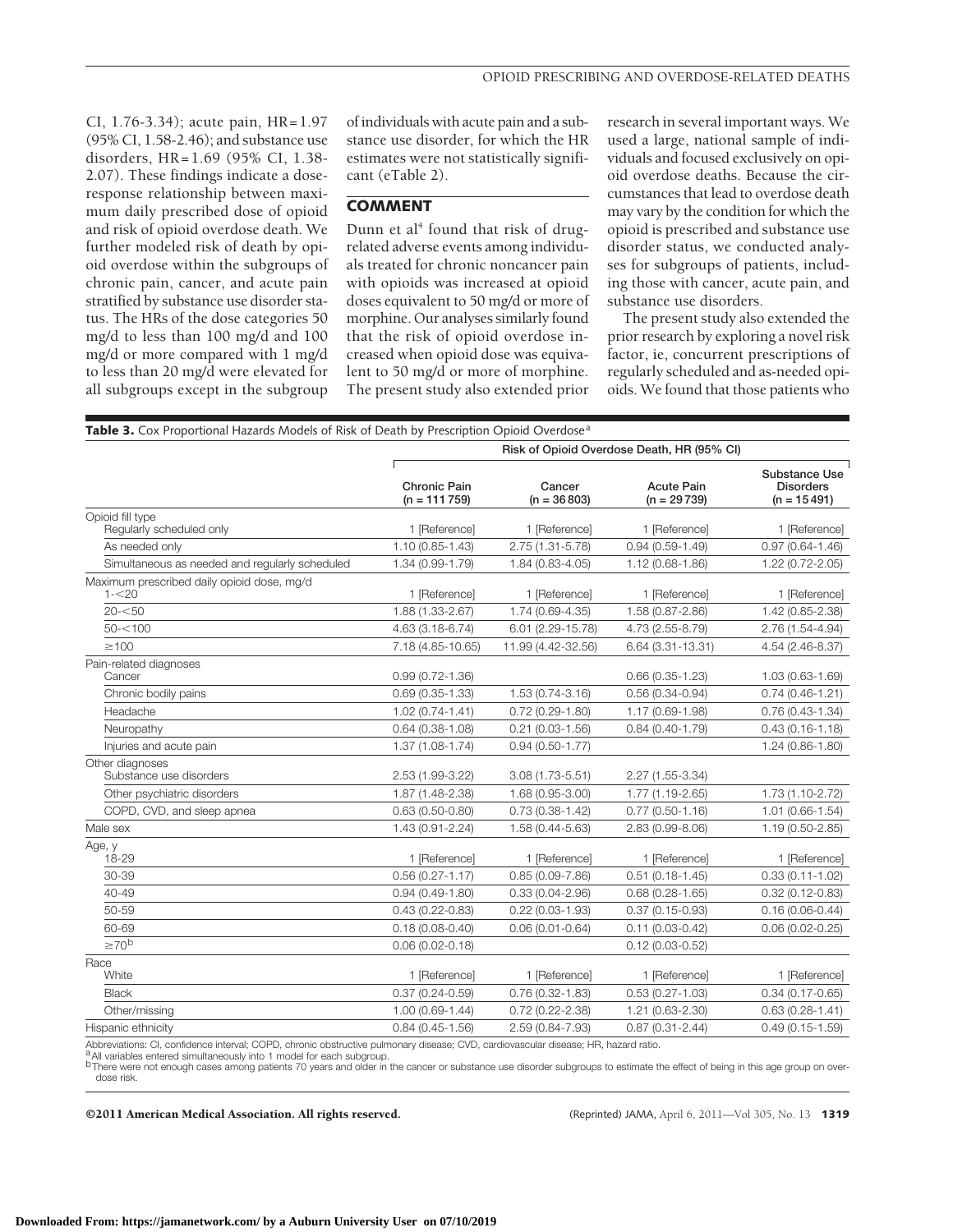were simultaneously treated with asneeded and regularly scheduled opioids, a strategy for treating pain exacerbations, $7,8$  did not have a statistically significant increased risk of opioid overdose in adjusted models. Recent treatment guidelines have indicated that the long-term safety of this strategy for pain exacerbation has not been established,5,9 and in the present study we did not find evidence of greater overdose risk associated with this treatment practice after accounting for maximum daily dose and patient characteristics.

The analyses of opioid risk among subgroups of patients resulted in several novel findings. Prior work on overdose risk has excluded patients with cancer.4 The present findings indicate that although the overall rate of overdose is lower among patients with cancer compared with other patients, there was a statistically significant association of prescribing patterns with overdose risk among patients with cancer receiving opioid therapy. Renal and liver impairment can interfere with the metabolism of opioids, and high doses of opioids may place patients with cancer at risk for overdose. Patients with cancer were also at an increased risk of overdose if they were prescribed asneeded opioids alone compared with being prescribed regularly scheduled opioids alone, adjusting for total dose. Pain for patients with cancer can be particularly rapid in onset, unpredictable, and severe, $23$  and taking opioid doses as needed may result in high doses being taken without the benefit of tolerance developed through a regularly scheduled opioid.

Despite "double effect," which allows use of high doses of opioids for patients in palliative care settings regardless of potential risk (without intention to hasten death), $24$  only 2 deaths were observed among individuals who had palliative or hospice care. This may be the result of misclassification of cause of death, but this finding provides some preliminary evidence that overdose death is not common among patients in palliative care. Patients in these settings may be better monitored in a way that mitigates the risk of overdose.

There were several aspects of opioid-taking behavior not examined in the present study but that may further explain risk for opioid overdose. Patients may obtain opioids from non-VHA medical settings (eg, through doctor shopping<sup>25</sup>) or from individuals who are not clinicians. Patients may save medications and take them later in large doses for pain relief or recreationally, particularly when a dose change occurs before the end of a fill or with as-needed doses. These factors may play a particularly important role in opioid overdose among patients with substance use disorders and in explaining those overdoses that occurred when maximum prescribed dose was equal to 0 in the present study.

The present findings highlight the importance of implementing strategies for reducing opioid overdose among patients being treated for pain. McLellan and Turner<sup>6</sup> recommended the following: ascertaining patient history of substance use and dependence, using treatment contracts, and scheduling frequent follow-up visits that include a urine toxicological screen for patients at special risk. Increasing use of specialty pain care may reduce the burden on primary care clinicians for these frequent follow-up visits.

The present study found large HRs in the association of maximum daily dose with risk of death by opioid overdose. However, the estimated overall risk of opioid overdose among individuals treated with opioids (0.04%) and the approximated absolute risk increases for significant associations, which ranged between 0.072% and 0.45%, were small. Opioid overdose death represents a particularly important outcome, but a rare one, and the findings should be interpreted accordingly.

We were not able to measure actual dose consumed by patients on any given day. Semisynthetic opioids, which may have particularly high risk for overdose,<sup>26</sup> were excluded from analysis, and use of nonopioid medications was beyond the scope of this analysis. Some of the deaths may have been suicides misclassified as unintentional overdoses. However, misclassification of suicides as unintentional overdose is uncommon.27 Additionally, the use of medical records likely results in underdetection of medical conditions. Nonetheless, this study used a large national sample linked to mortality data. Although we were not able to measure opioid dose consumed, the method we used to measure opioid dose reflects the clinician's intention for the maximum frequency for taking the medication.

#### **CONCLUSIONS**

This study documents a relationship between opioid prescribing and opioid overdose in a large, national, prospective cohort of individuals receiving opioid therapy for a variety of medical conditions. The risk of opioid overdose should continue to be evaluated relative to the need to reduce pain and suffering and be considered along with other risk factors.

**Author Contributions:** Dr Bohnert had full access to all of the data in the study and takes responsibility for the integrity of the data and the accuracy of the data analysis.

*Study concept and design:* Bohnert, Valenstein, Bair, McCarthy, Ilgen, Blow.

*Acquisition of data:* McCarthy, Blow.

*Analysis and interpretation of data:* Bohnert, Valenstein, Bair, Ganoczy, McCarthy, Blow.

*Drafting of the manuscript:* Bohnert, Bair.

*Critical revision of the manuscript for important intellectual content:* Valenstein, Bair, Ganoczy, McCarthy, Ilgen, Blow.

*Statistical analysis:* Bohnert, Ganoczy.

*Obtained funding:* Bohnert, Blow.

*Administrative, technical, or material support:* McCarthy.

*Study supervision:* Valenstein, Ilgen, Blow.

**Conflict of Interest Disclosures:** All authors have completed and submitted the ICMJE Form for Disclosure of Potential Conflicts of Interest. Dr Bair reported having a 1-time advisory board involvement with Purdue Pharma. No other disclosures were reported.

**Funding/Support:** This work was financially supported by the Department of Veterans Affairs Office of Mental Health Services, Patient Care Services, and a Health Services Research and Development Service (HSR&D) Career Development Award (CDA-09- 204; A.S.B.B.).

**Role of the Sponsor:** The sponsor had no role in the design and conduct of the study; in the collection, analysis, and interpretation of the data; or in the preparation, review, or approval of the manuscript or the decision to submit.

**Online-Only Material:** eTables 1 and 2 are available at http://www.jama.com.

**1320** JAMA, April 6, 2011—Vol 305, No. 13 (Reprinted) ©2011 American Medical Association. All rights reserved.